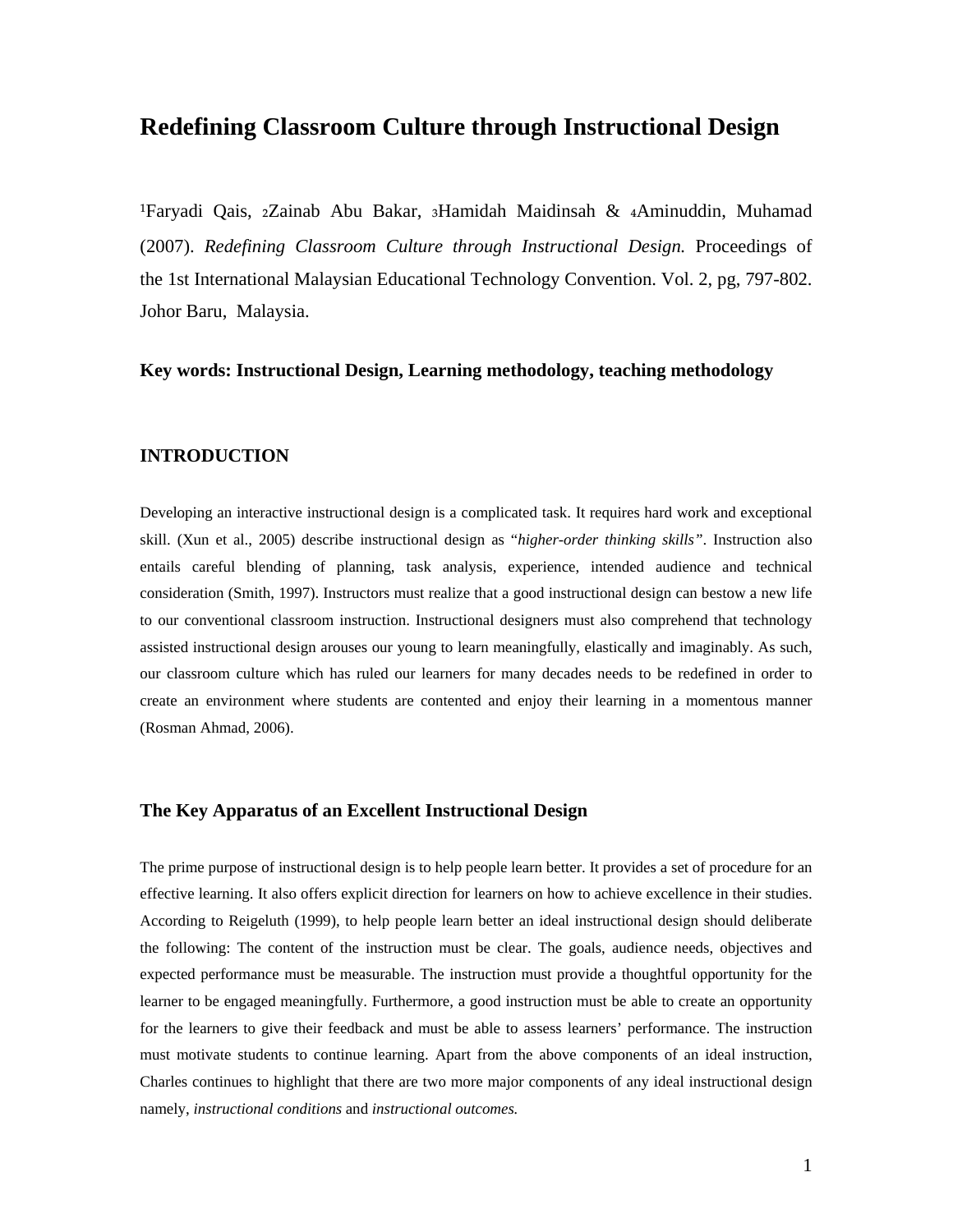According to him instructional conditions suggest the realistic nature of learning such as perception is different from acquiring skills; disposition of the learner such as motivation and prior knowledge; instructional design constraints such as planning and developing. An instruction outcome according to Reigeluth refers to the usefulness of the instruction itself. Is the learner happy and enjoying the instruction? Did the instruction benefit the learner in terms of knowledge transfer? Qureshi (2004) emphasizes that the basic fundamentals of useful learning must be embedded in the instruction. This will assist designers to transfer skills to the 798 1st International Malaysian Educational Technology Convention students efficiently. A good and reliable instructional design must address learners' immense need for knowledge. An effective instructional design must keep learners engaged and assist him/her to continue learning. Bruner a prominent constructivist thinker and philosopher stressed that learners learn based on their engagement and the instructors have to provide that element in the instruction

(Qureshi, 2004). Jerome Bruner one of the renowned philosophers of constructivist paradigm developed a *Task-Focused* model which was designed to engage learners in every step of the model. His model represents three important elements of a good instruction:

- 1. Enactive: Students learn through action by using their past knowledge.
- 2. Iconic : Students learn through visual assistance such as icons, images and symbols.
- 3. Symbolic: Students learn through reason and critical thinking.

According to Bruner the hierarchies of the above elements are not fixed. It can be changed according to the learner's pattern of learning. Bruner always stressed that instructional design should be relevant to learner's experience and perspective. This will motivate learners to learn more. He emphasized that instruction must be easy and specific so that the learner can grasp it easily. Study (House & Daniel 2006) claims that an instructor who provides a *selfbelief* environment for learners in fact motivates them. The study further professes that students with positive attitude towards instruction scored higher compared to students who did not. According to Wilson (1995) instructional design should not be created in isolation. It requires team work that includes students and teachers. It should be a participatory and contributory project. The instructor should not be swept away by many instructional models that set key principles for designing their situated instructions. Although it is a good idea to inspect those principles but the design team should decide the key principles which suit them best.

In addition to key principles outlined by the instructor, he/she should look for authentic and quality materials to represent instructional content. This can be in the form of sounds, audios, video, high resolution graphics and interesting animations.

Wilson's instructional design strategies:

1. Instructional goals and learners goals must be clearly outlined.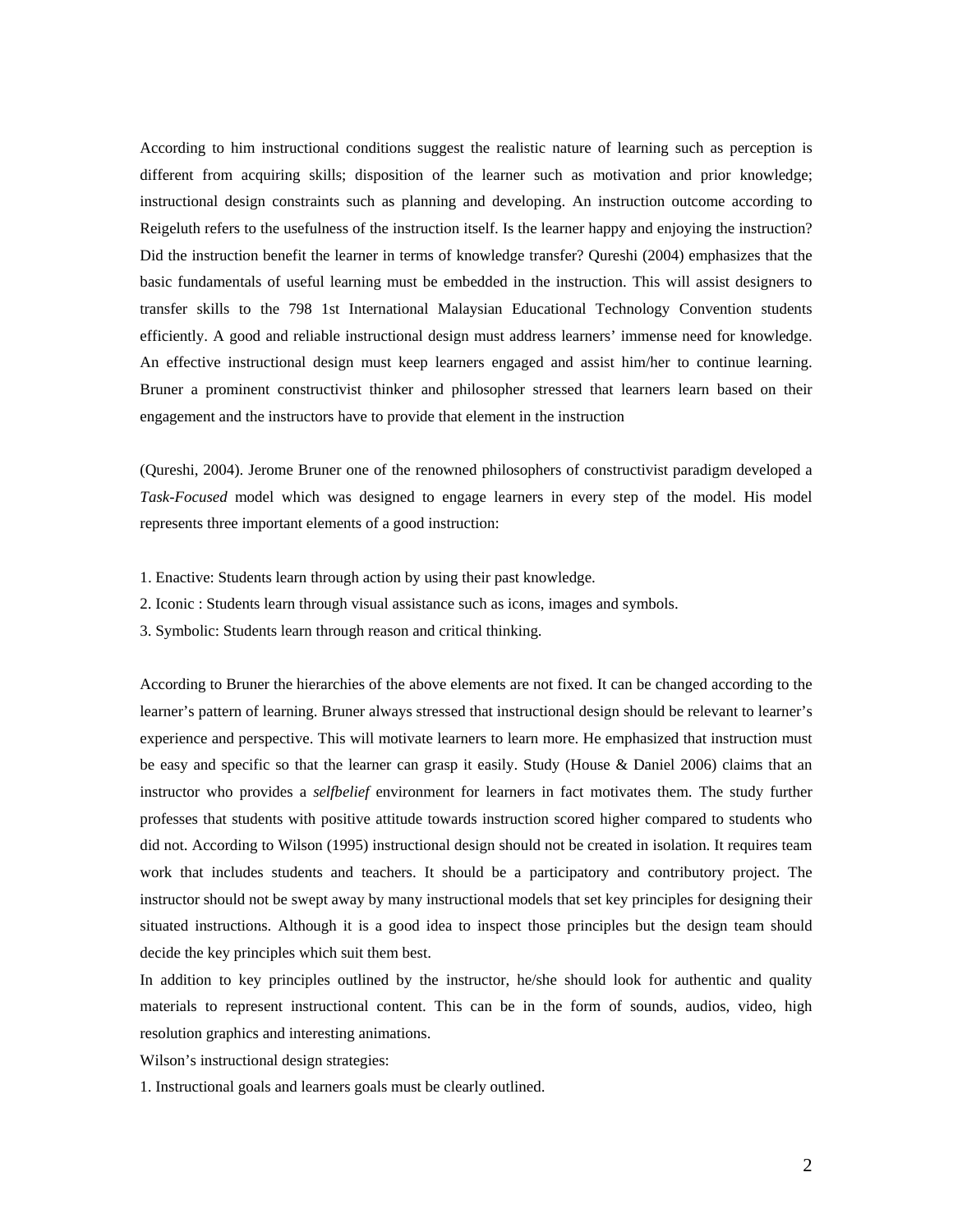2. Provide choices for different users. One instructional goal will not be identical for all users.

3. Create multi dimensional contents. It will help learners with different backgrounds.

4. Make sure to provide guidance for users; do not presume that students are already experts.

5. Create a situation to seduce learners. Use metaphors to assist student's understanding.

6. Create tools and navigations for learners and make it easy to use. Those little icons should not be meant for teachers but for learners.

7. Media selection must be done in the early stages of instruction. Do not offend users. Different media can have different meaning. Culturally sensitive media must be avoided.

8. Assess students and incorporate the findings into the design.

9. Look at your instructions critically. (performance, content, goals, objectives).

10. Do not forget to evaluate your instruction.

11. Observe your students; make eye contact; read body language; read facial expressions; then make adjustment accordingly. Hymel (1993) argues that a good instructional design specifies a kind of environmental situation which helps to change learners' behavior in order to learn better. He suggests that a good instructional design has three vital phases:

1. Preparatory stage: In this phase the instructor has to determine the objectives, goals, prerequisites and organization of topics.

2. Implementation stage: The instructor has to choose a viable method of delivering the preparatory stage such as selection of media, activities and implementation of objectives.

3. Evaluation stage: In this stage the instructor has to critically evaluate the final product based on the prerequisites. This stage is a diagnostic process of making sure that everything is in place.

Salvin (2006) was of the view that for effective instruction the following important elements must be present:

1. Quality: The content must be presented in a unique manner to make learning easy for the students. Its lesson plan and activities must be presented in an interesting way so as to catch the students' attention.

2. Appropriate: The lesson plan must be relevant to the prior knowledge and skills of the students. The lesson should be prepared in a manner which is neither easy nor difficult.

3. Incentive: The instruction must arouse the students' motivation to learn and continue learning.

4. Time: Students must be given ample time and repetition to master the lessons. In every instruction the time is of essence. Robert emphasizes that in order to have an effective instruction all the four elements must be presented adequately. He called his model QAIT.

In 1963 John B. Carroll a prominent American Psychologist marked the essential elements of a good instructional design. He was of the view that students learn differently. There is a slow learner as well as a fast learner. He argued that instructional designers should give attention to the amount of time they allocate for students to learn the same material. As such he invented a formula called Learning Rate  $(LR)$ .  $LR = f$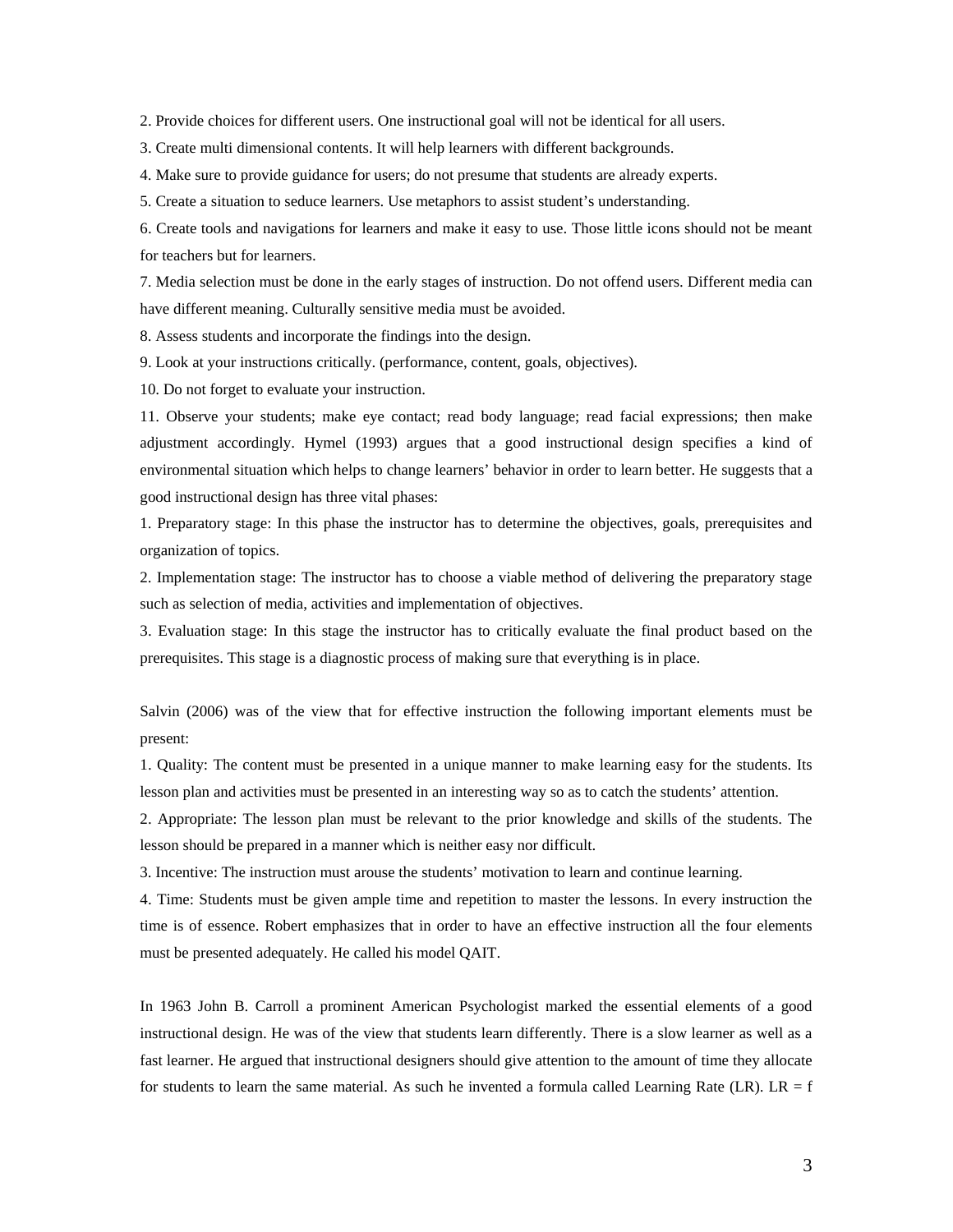(time spent learning/time needed to learn). In other words, the learner needs his/her own timing to master a lesson. So the time determines what a learner learns in a particular situation. As such he identified two vital characteristic of an effective learning: determination and opportunity. Determination and willing to learn is controlled by the learner while opportunity is controlled by the instructor. The ability to design a workable, predictable and practical instruction requires professional and skillful instructors. Instructors must study the learners' background before developing an instruction.

This study requires deep realization of how learners acquire knowledge, process and retain it. Instructors must also study the cognitive structure of the learners and must prepare contents which can be integrated with learners' cognitive limitations. As such, the workability of an instructional design is based on how the information is presented to the end users.

Bates (1999) delineates that the instructors in designing a good instruction should bridge their instruction contents with that of the users previous schema or mental map. A good instructional design stimulates those schemas in order to help students learn. Bates later outlines among others the following vital elements of an effective instructional design:

- 1. Instructional design must be thoughtfully planned well in advance.
- 2. Evaluate the learners and their current knowledge.
- 3. Arouse learners' motivation and interest.
- 4. Careful selection of unbiased and relevant media.
- 5. Feedback, revision and validation.

Norjihan Abdul Ghani (2006) points out that in order for the learners to learn effectively two learning conditions must be met. Firstly, the instructor must provide the needed time for the students to learn. This can be accomplished in the form of repetition. Secondly, the concept of scaffolding must come into play in case the students are unable to master a particular instruction. Instructional designers ought to use the Mastery Learning Methodology in order to achieve results. This can be achieved through allocation of adequate time to master a particular unit. According to Sorden (2005) a good instructional designer must make a task analysis to find out targeted audiences' prior skills and knowledge. For his/her instruction to be effective learners must have some past experience of the instruction content in order to 800 1st International Malaysian Educational Technology Convention link that experience with the present instructional activities. Instructional activities must be directly related to the mental map of the learners and must not be too excessive and difficult resulting in a memory overload. Instructional designers in developing their program must realize that there are three types of memory load.

Firstly, intrinsic cognitive load happens when a learner first encounters with the given activities. In this stage the learning depends on the expertise and skills of the learner. Secondly, extraneous cognitive load memory occurs when the content is presented in an excessive manner; it is about presentation method and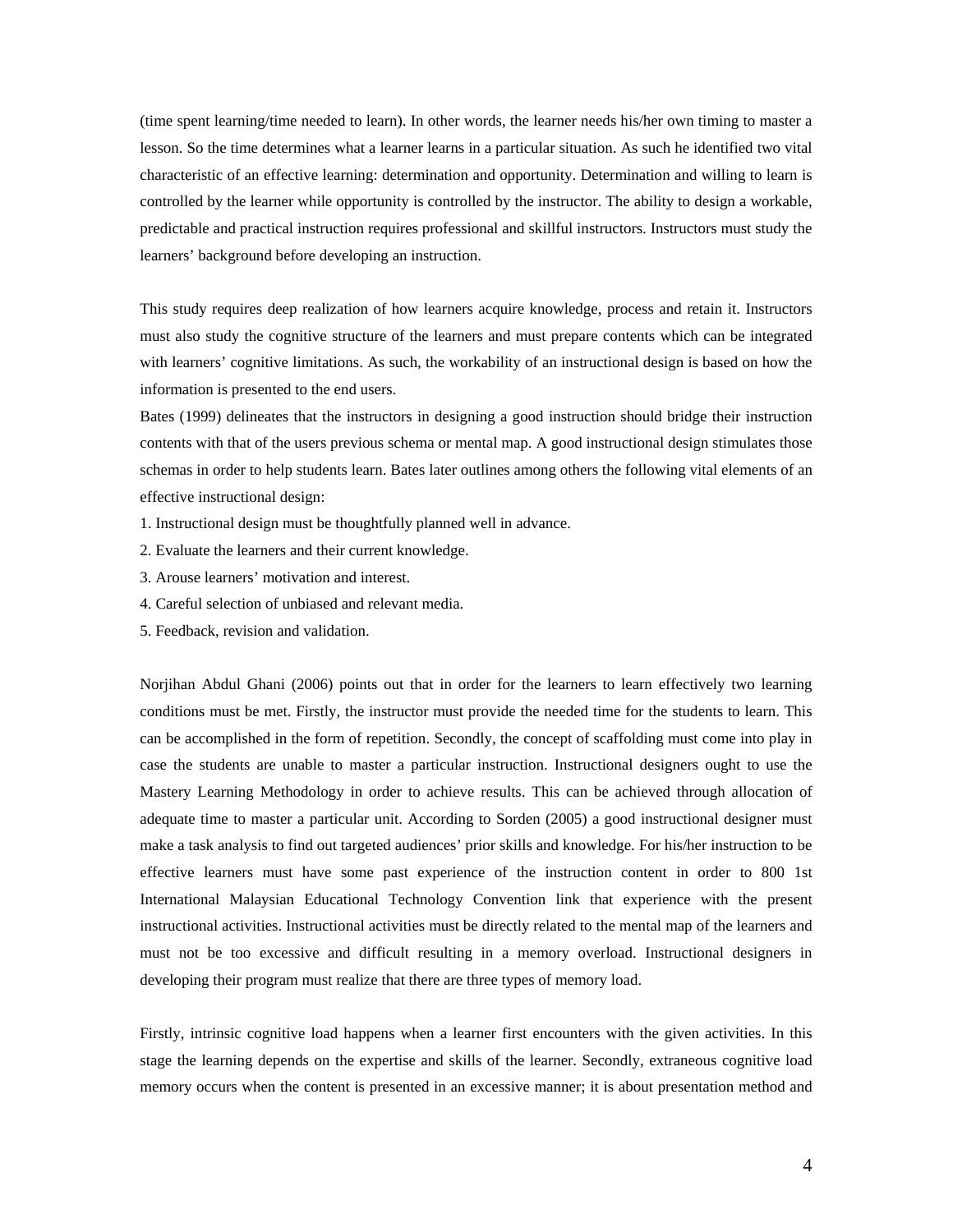the activities which are irrelevant which require more memory to learn. As such, the designer should minimize activities which segregate the learner's concentration. Thirdly, germane cognitive load happens at the last stage of learning. Germane cognitive can enhance learners to acquire and retain knowledge as a mental map for more concrete utilization. Learning will not happen when there are many redundant activities at this stage. These three prerequisite of a good instruction undoubtedly assist designers in developing more meaningful instructions. According to Tempelman-Kluit (2006), too much redundant activities and content in the instruction, it will overload the capacity of the learners' temporary memory limits. When the learners are presented information for the first time they use their short or working memory to store the information; just like a computer memory. As such instructors should minimize unnecessary information to avoid memory overload.

Designers should purge discarded information which is not directly relevant to the learning task so that students can use both processing channels such as short term and long term memory to grasp the needed information. Once the learner generates meaningful connections between short term memory and the information it will lead him/her to make another connection with a schema or a mental map resulting in enhancing the long term memory. Designers who deliberately arouse learners' both channels of memory by intelligently merging animations and narrations have an assured chance of successful information delivery. Tempelman-Kluit (2006) further argues that instructional designers should use dual-coding theory to enhance their instruction.

According to him dual coding principle can be utilized by the instructors to deliver visual and verbal information resulting in maximization of information recall and recognition. Apart from dual coding principles Tempelman-Kluit (2006) offers another important principle called the contiguity principle which is born out of dual coding theory.

He asserts that when images and text are provided in close proximity with each other a connection is automatically established in the mental model of the learner. He calls this process as a *spatial contiguity principle*. He equally professes that when verbal and visual information are presented in a simultaneous manner a noticeable rate of information transformation occurs. As such, a meaningful mental connection is created resulting in a more effective learning situation. He calls it the *temporal contiguity principle*.

Mayer (2003) a prominent educational psychologist admits that designers are certainly facing a great challenge in learners' cognitive load. To help learners learn efficiently they must be engaged in a meaningful learning situation. Meaningful learning undeniably requires a sizeable amount of cognition dispensation. Instructors must realize that they can easily overload students' cognition disposition. The learners' cognitive processing system has very limited aptitude to process information at any one time. As such, instructors are strongly advised that their information transformation should be accurate and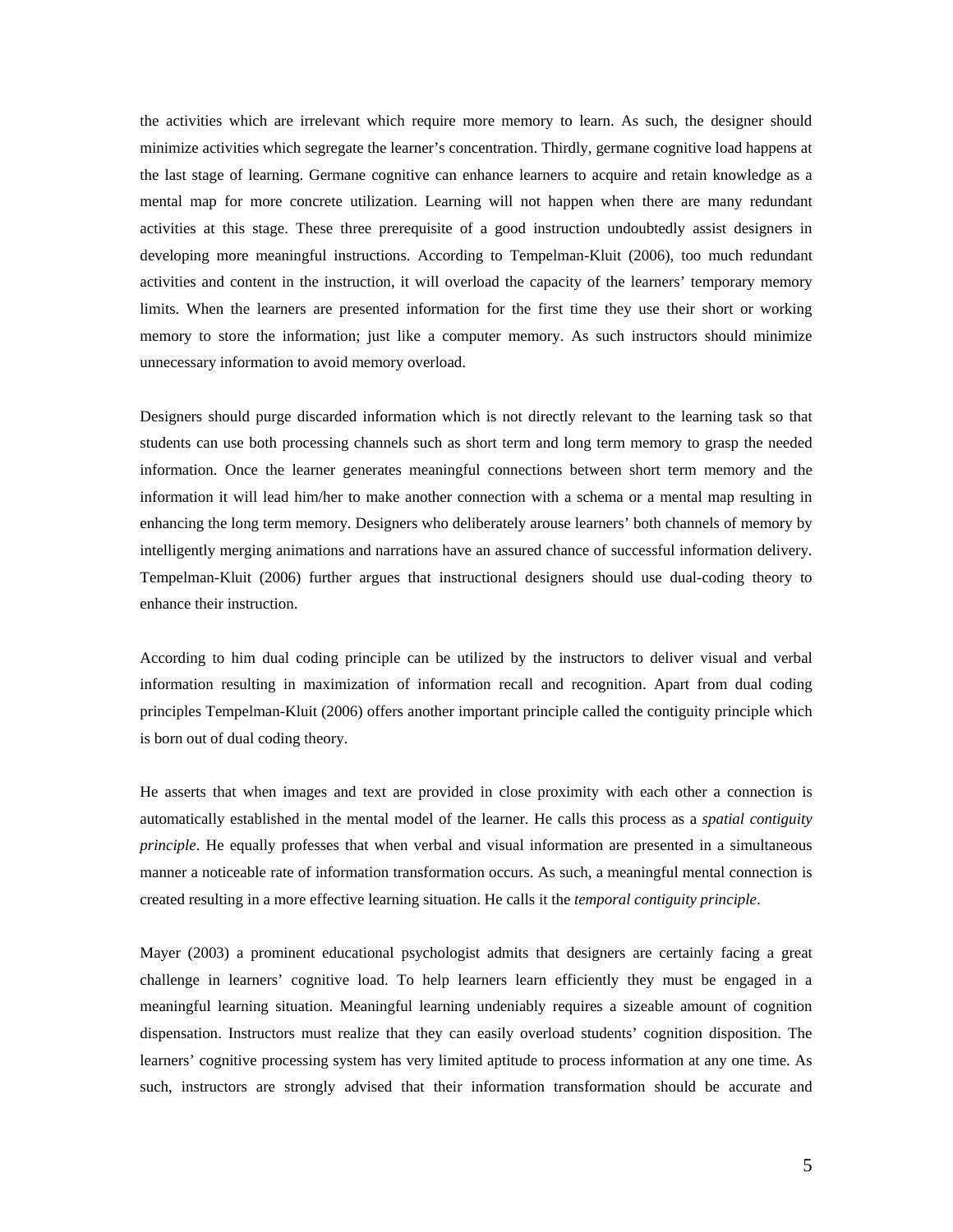calculative. Richard Mayer emphasizes that there are three kinds of cognitive demands as long as learning is concerned.

Firstly, *Essential Processing Demand*. This process is naturally required by the human cognition system to process and retain the received information. Secondly, *Incidental Processing Demand*. In this stage the human cognition system is not obligatory to make sense of things but forced to make some concession. A good example would be adding music to the background while a narration is being played. In this case the learner has to compromise some cognitive processing resulting in incidental processing of cognition. Thirdly, *Representational Holding*. This phase indicates that the human cognitive system temporarily holds given information in the working memory for a short period of time. For example, an instructional designer provides an animation in the first page and its narration in the second page. In this case the learner has to hold the animation's representation on the first page in his/her memory while proceeding to the next page to hear the narration resulting in unnecessary disposition of memory. Research has shown that human cognition processing system consists of two distinct functions to represent visual images and auditory verbal words.

In order to construct a feasible instructional design, Mayer (2001) suggests eight characteristics of a good instructional design:

1. Multimedia Principle: Students can learn better from words illustrated by pictures rather than mere words alone.

2. Contiguity Principle: Students can learn better if the words and pictures are presented concurrently rather than to be presented individually.

3. Coherence Principle: Students can learn better if all redundant words, sounds and pictures are excluded from the instruction.

4. Modality Principle: Students can learn better if words are supplemented with narration rather than just appear as text on the screen.

5. Redundancy Principle: Students can learn better if words are presented as a narration rather than narration and text on the screen.

6. Interactivity Principle: Student can learn better if they are allowed to be engaged personally.

7. Signaling Principles: Students can learn better if narrated information is divided into small segments for easy comprehension.

8. Personalization Principle: Students can learn better if information is presented to them as a conversation.

#### **DISCUSSION**

Designing a workable and effective instructional design is a difficult task. It requires specialized knowledge and relevant skills. Instructional designers must use strategies that actually assist learners to learn and continue learning. One such strategy is to use state of the art multimedia to enhance their instruction. This will undeniably motivate learners to learn. Motivation according to (Park & Lim, 2007) helps learners to be stress-free and in the process their cognitive processing system will be unperturbed and accommodating. As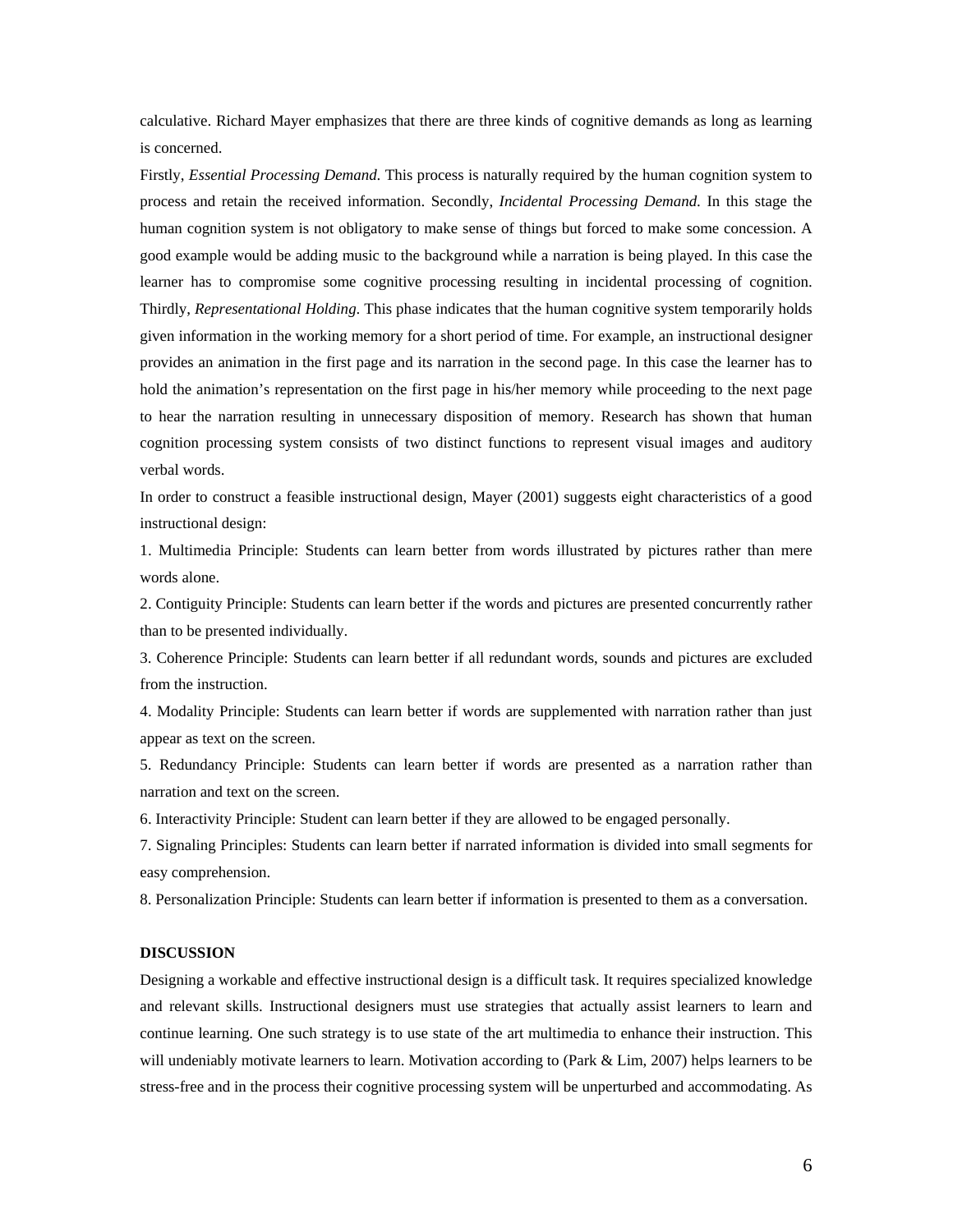such, instructors must improve their delivery system by providing meaningful and motivating learning situations. This can be achieved by arousing the learners' cognitive processing system. Instructional design content must be able to bridge learners' prior knowledge with that of the instructional message, thus helping students to make meaningful connections. After all, the prime purpose of instructional design is to help people learn better. Diamantes (2007) claims that there are four important elements of effective teaching. According to him instruction should be based on outcomes, clarity, engagement and enthusiasm. These elements motivate learners to learn and continue to learn. To design a good instruction, instructors must be in a constant relationship with the learners and must value learners' point of view. In fact learners help instructors to design better. Good design challenges learners and makes connections with learners' existing knowledge. A designer should not hurry in developing an instructional design. He/she must remember that learning requires time and we can not make learners knowledgeable instantly.

#### **Note:**

<sup>1</sup>Qais Faryadi is a final year PhD candidate at Faculty Information Technology & Quantitative Sciences UiTM Malaysia.

₂ Dr.Zainab Abu Bakar is currently a professor at Faculty Information Technology & Quantitative Sciences UiTM Malaysia.

₃ Dr.Hamidah Maidinsah is currently a professor at Faculty Information Technology & Quantitative Sciences UiTM Malaysia.

₄ Aminuddin Muhamad is currently a professor at Faculty Information Technology & Quantitative Sciences UiTM Malaysia.

### © Qais Faryadi UiTM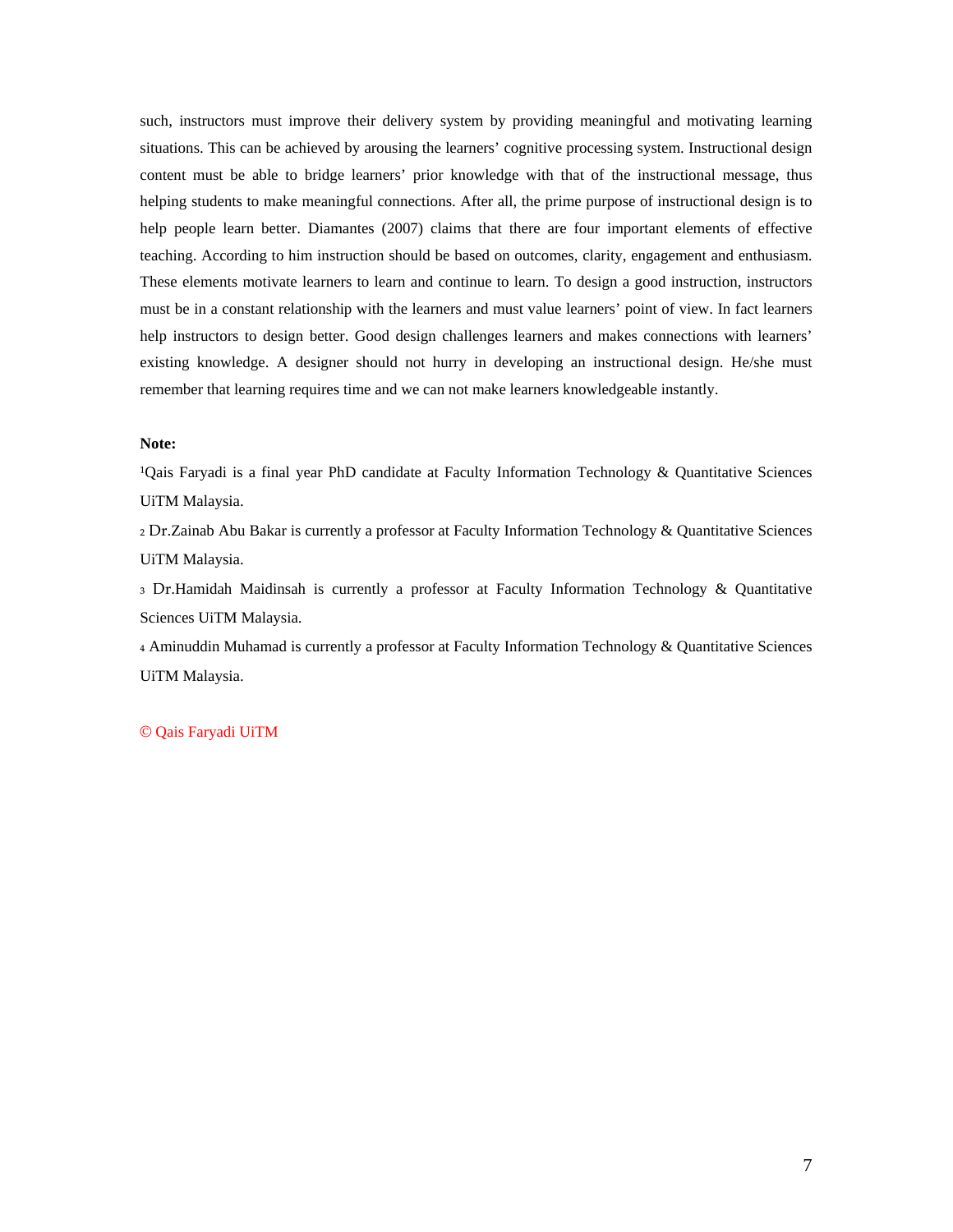# **References**

- Bates, T. A. (1999). *The Cognitivist Epistemology and its Implication for Instructional Design.* George Mason University. Available at: http://chd.gmu.edu/immersion/knowledgebase/strategies/cognitivism/cog...
- Diamantes, T. (2007). Technology Impact on Graduate Level Reading: Using Technology to Improve Student Assignment Completion Rates. *College Student Journal*. Vol. 41, Iss. 1, pg. 79.
- House & Daniel, J. (2006). Cognitive-Motivational Characteristic and Geometry Knowledge of Adolescent Students in Japan: Results from the Times 1999 Assessment. *International Journal of Instructional Media.* Vol. 33 Issue 1, p 95-111.
- Hymel, G.M. (1993). *Instructional Design Applications in the Teaching of Psychology.* Paper Presented at the Annual Meeting of the American Psychological Association. Canada.
- Mayer, R. E. (2001). Meaningful Learning from Words and Pictures: an Educational Psychology of Multimedia. *American Psychological Association Newsletter for Educational Psychologists.* Vol. 24, No. 2
- Mayer, R. E. (2003). Nine Ways to Reduce Cognitive Load in Multimedia Learning. *Educational Psychologist*, 38(1), 43-52.
- Norjihan Abdul Ghani, Norhana Hamin, Nor Irmayanti Ishak (2006). Applying Mastery Learning Model In Developing E-Tuition Science For Primary School Students. Malaysian *Online Journal of Instructional Technology*. Vol. 3, No. 2, pp. 43-49.
- Park, S & Lim, J (2007) Promoting Positive Emotion In Multimedia Learning Using Visual Illustrations. *Journal of Educational Multimedia and Hypermedia*. Vol. 16. **Iss.** 2; pg. 141.
- Qureshi, E. (2004). *Instructional Design Models.*  http://web2.uwindsor.ca/courses/edfac/morton/instructional\_design.htm
- Reigeluth, C.M. (1999). *Instructional-Design Theories and Models. A New Paradigm of Instructional Theory.* V. 2. Edited by Charles M. Reigeluth. Lawrence Erlbaum Associates, Publishers Mathe.wah, New Jersey.
- Rosman Ahmad, Rodger Edwards, Bland Tomkinson (20060. The Use of Webct in Distance Learning Course in University of Manchester. *Turkish Online Journal of Distance Education.* Vol. 7, No. 2, Article: 9.
- Slavin, R. (2006). *Educational psychology: Theory and practice* (8th ed.) [277-279]. Needham Heights, MA: Allyn and Bacon.
- Smith, Alastair G. (1997). Testing the Surf: Criteria for Evaluating Internet Information Resources. *The Public-Access Computer Systems Review* 8, no. 3
- Sorden, S. D. (2005) A Cognitive Approach to Instructional Design for Multimedia Learning. *Information Science Journal.* Vol.8. p.263-279.